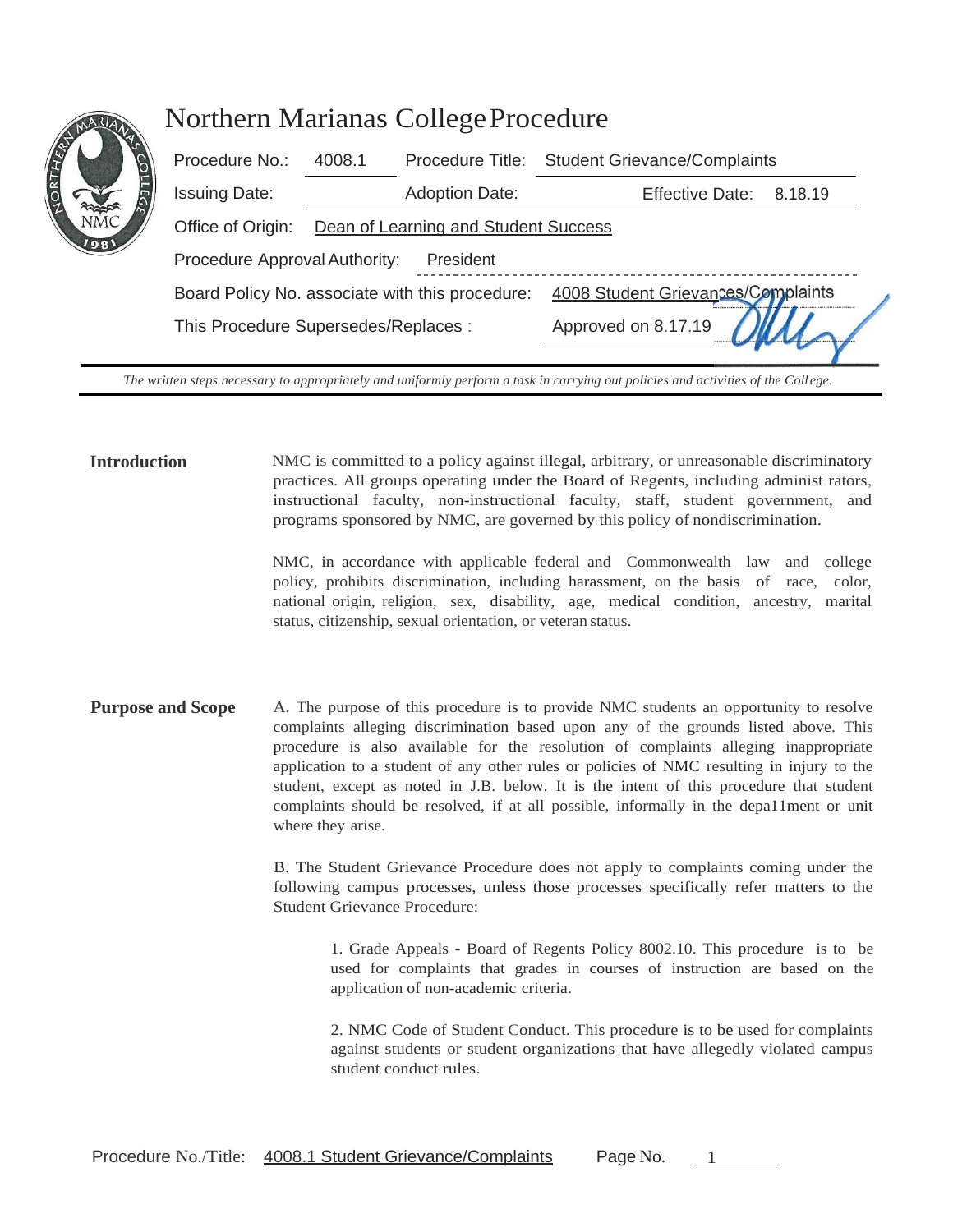3. Drug Free Workplace Smoking Tobacco and Betelnut Chewing Policy.

C. The student grievance procedure may be used for complaints of sexual harassment and complaints of failure to provide proper accommodation for the academic needs of students with disabilities.

D. In the event any other policy at NMC or any other version of this policy conflicts with this official Student Grievance Policy, this official version controls.

- A. Complaint Resolution Officer (CRO): The person designated to receive, investigate, mediate, and resolve complaints brought under this procedure. The CRO shall be a member of the NMC instructional faculty, non-instructional faculty, or staff and shall be appointed for a term of one year by the President. **Definitions**
	- B. Alternate Complaint Resolution Officer(s) (Alternate CRO(s)): Two persons who may serve as CRO for any specific grievance in the event of a conflict of interest between the complainant and/or respondent and the CRO. The alternate CROs shall be appointed by the President at the same time and for the same term as the CRO.
	- C. Student: An individual who (a) is enrolled in or registered with an academic program or class at the college, including as an auditor; (b) has completed the immediately preceding term and is eligible for re-enrollment, including the recess periods between academic terms; (c) is on approved educational leave or other approved leave status, or is on filing-fee status; (d) has ended studies at the college, whether for a degree or otherwise, but has nonetheless filed a grievance within the time limits specified in these procedures.
	- D. Respondent: The person against whom a complaint is filed.
	- E. Grievance Fairness Committee (GFC): The committee charged with reviewing formal complaints filed by students. The GFC is composed of seven members: three faculty members appointed by the faculty senate, two staff members appointed by the staff senate, and two non-voting students selected by the Associated Students of Northern Marianas College. This is a standing committee that sits for a term of one academic year. The chair shall be elected from among the membership.
	- F. Notification: Notification takes place upon the date of receipt of any document, when properly addressed. Written communications to a complainant are properly addressed when sent to the address given in the complaint or the last address given since the filing of the complaint.
	- G. Time: All time periods referred to in this procedure refer to days of the work week, including the summer and college recesses, but excluding Saturdays, Sundays, and campus holidays. The time periods designated in this procedure may not be extended for any reason.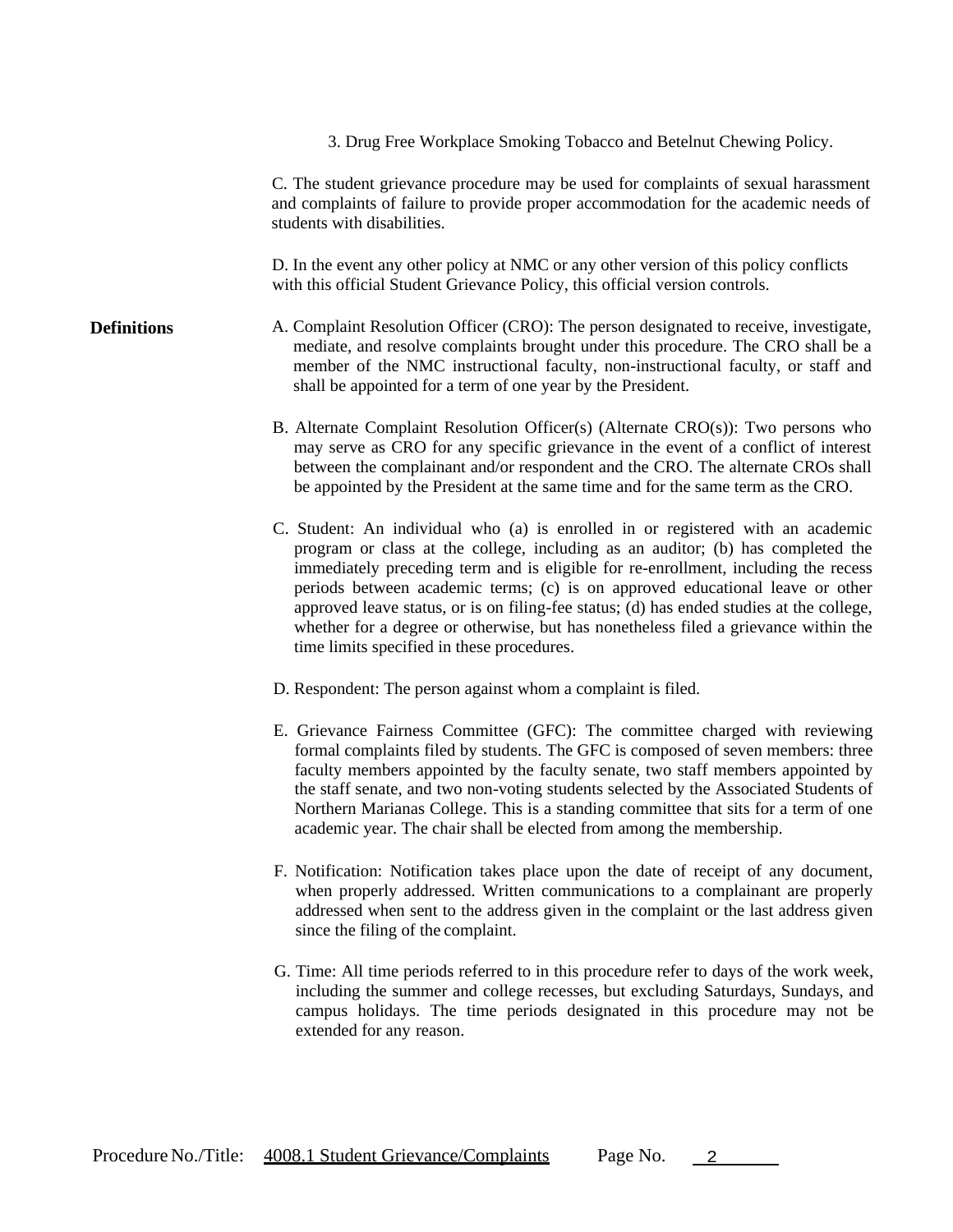## **Department or Unit Level Resolution Procedures**

A. Informal Process and Exhaustion oflnformal Remedy

Before filing a grievance under this policy, a student must attempt to resolve the matter informally with the person alleged to have committed the violation and with the head of the department or unit in which the alleged violation occurred. The student may contact the Office of the Dean of Student Services for assistance with informal resolution, and any involved party may seek guidance from the relevant dean or division head. Attempts to resolve the matter informally shall be initiated within thirty (30) days from the time the action leading to the grievance occurred. If a student wishes to file a formal grievance, he or she must do so within sixty (60) days from the time the action leading to the grievance occurred regardless of the progress of the informal process.

## **Formal Campus A. Filing Resolution**

**Procedures** If the student is not satisfied with the outcome of the informal process, a student may file a formal student grievance within sixty (60) days from the time at which the action leading to the grievance occurred. Students must file the formal grievance with the Office of the Dean of Student Services. The student may file the grievance directly with the Dean of Student Services, or the Dean of Student Services may designate another individual in his or her office to receive complaints.

> Student grievances must be in writing and signed by the student or the student's designated representative, if any. The Student Grievance Procedure Form must be completed. Grievances must contain the student's address and phone number to the extent available, a detailed statement of the specific action being grieved, the approximate date when the action took place, the resulting injury or harm, the specific law, policy, or rule alleged to have been violated, a description of the evidence supporting the grievance, whether informal procedures were attempted and completed, and the remedy or relief requested. Incomplete grievances will be returned without action. It is the responsibility of the complainant to update the CRO as to the appropriate address to use throughout the grievance process.

> If the student is to be assisted by an advisor, their parent(s), or a lawyer licensed to practice in the CNMI, the student must submit the name of this individual. The student also must submit a signed statement authorizing the advisor to receive copies of relevant student records and correspondence regarding the grievance and to accompany the student to any meetings or hearings.

B. Initial Review and Investigation

Upon receipt of a formal student grievance, the CRO shall review the grievance and make an initial determination regarding whether the grievance is complete, timely, within the jurisdiction of the Student Grievance Procedure, and alleges facts that, if true, would constitute a violation of law or college policy. The CRO shall then commence an investigation of the grievance by sending a copy of the written grievance and any supporting documentation to the respondent and asking for a written response.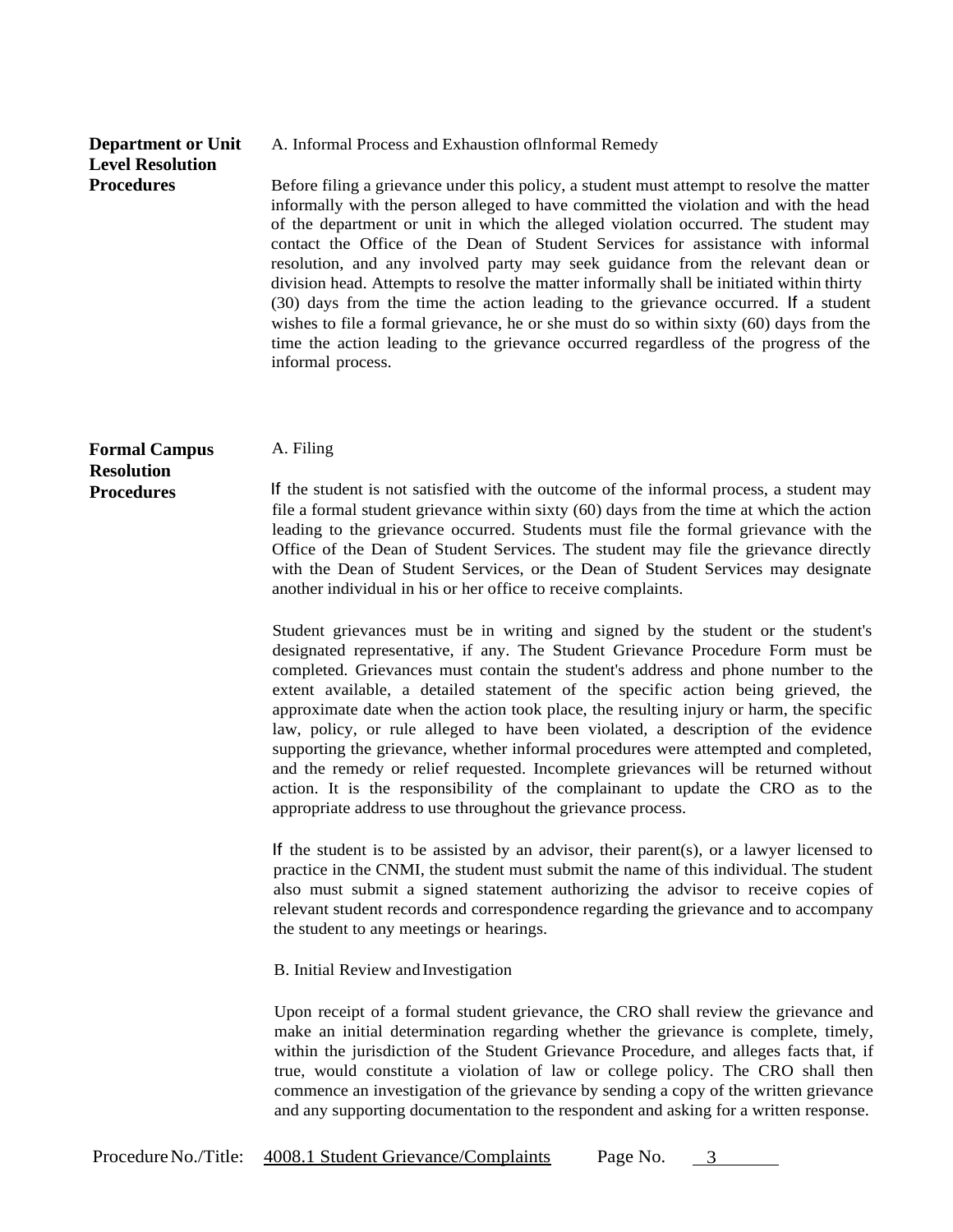The respondent shall (1) confirm or deny each fact alleged in the grievance; (2) indicate the extent to which the grievance has merit; and (3) indicate acceptance or rejection of any remedy requested by the grievant or outline an alternative proposal for remedy. The CRO will provide the complainant with a copy of the respondent's answer.

A notification to the student will be provided if the grievance filing is incomplete, untimely, or within the jurisdiction of another procedure.

During the course of the investigation, the CRO shall also seek the opinion of the department or division head involved in the informal grievance process. The CRO shall also consult with the relevant dean or division head where the complaint arose. The contents of these discussions shall be included in the CRO's report as outlined below.

The CRO may seek to mediate a resolution or negotiate an informal settlement of the grievance at any time during the course of the investigation. If a resolution satisfactory to both the grievant and the respondent is reached, the CRO will notify both parties of the voluntary resolution in writing and the formal grievance will be permanently dismissed.

The CRO shall complete the investigation and produce a report within thirty (30) days of the initial receipt of the grievance in the Office of the Dean of Student Services. The report should contain the CRO's initial determination of the completeness, timeliness, and jurisdictional soundness of the grievance, a summary of the issues presented by the grievance, the CRO's factual findings reached in the investigation, the CRO's opinion as to whether these factual findings constitute a violation of law or college policy, a summary of the CRO's discussions with the relevant department or unit head and dean or division head, and a conclusion regarding the recommended outcome of the grievance, including proposed corrective actions, if any.

C. Consideration by Grievance Fairness Committee

The report shall be given to the Dean of Student Services, who shall convene the GFC within ten (10) days to review the matter. The Dean of Student Services shall provide each member of the GFC with a copy of the CRO's report and any other relevant documentation. The complainant and the respondent shall be notified of the time and date of the hearing and given an opportunity to submit written materials to the GFC and to present oral testimony. Both the complainant and the respondent shall be given copies of all materials provided to the GFC, as well as copies of these procedures, and a list of the names of the members of the GFC.

Before the hearing, either the complainant or respondent may request that any member of the GFC remove himself or herself on the grounds of conflict of interest. The member will be immediately informed of this request. If the member does not agree to remove himself or herself, the party requesting their removal make ask that the recusal of the member be considered as the first order of business at the committee hearing. Recusal shall then be determined in confidential deliberations by majority vote before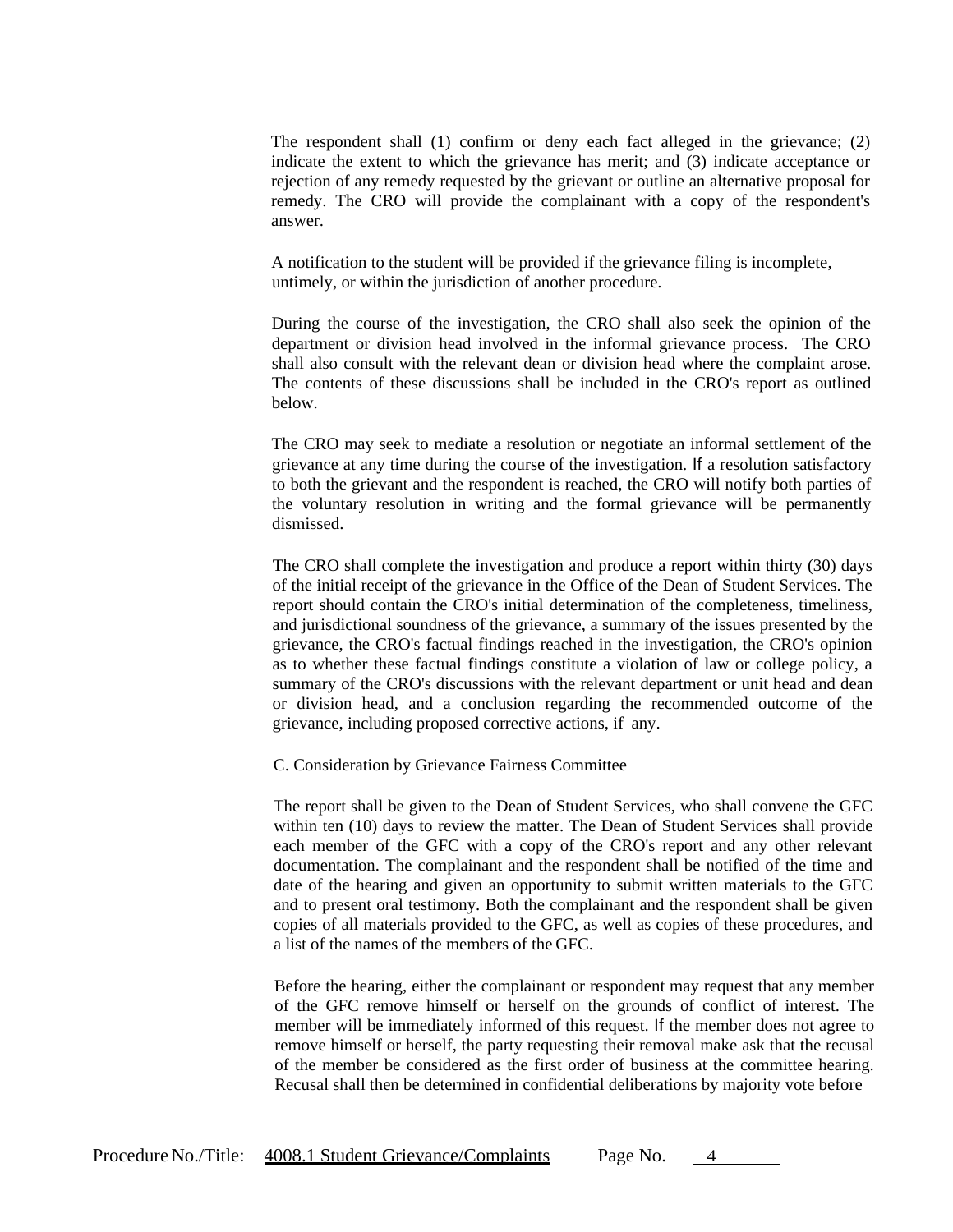the committee hearing begins.

Any member of the GFC may remove himself or herself on his or her own initiative from a case if he or she believes a conflict of interest exists.

If more than two members of the GFC are removed for a conflict of interest, then temporary alternates must be appointed by the appropriate appointing bodies until a minimum of five members of the committee are able to serve before the case can proceed. In the event that the chair is recused for a conflict of interest, or is otherwise absent, the committee shall elect an acting chair.

The GFC shall meet in closed session and all deliberations and proceedings shall be confidential, unless both parties agree to open the proceedings.

The hearing shall begin with the chair introducing himself or herself and the other members of the committee. The complainant shall then be asked to make a verbal statement regarding the grievance he or she filed, which must include the events that led to the grievance, the NMC policy or law that was alleged to be violated, and their proposed remedy for the grievance. The respondent will then be asked to reply to the allegations. The CRO will then be asked to speak regarding his or her investigation and what it revealed. Any relevant additional witnesses or parties may be called by the grievant or respondent, provided this decision is made before the hearing. The members of the committee may question the complainant, the respondent, the CRO, and any other witnesses both during and after their respective statements and at the conclusion of all testimony.

During the proceedings, the chair shall preside and shall rule on all matters of procedure. Any decision of the chair may be overturned by the full GFC. The chair shall not vote except in the event of a tie.

Formal rules of evidence shall not apply and the GFC may consider any evidence it considers relevant and reliable.

Upon completion of questioning, the committee will begin deliberations in executive session. No persons other than members of the committee and its legal counsel (if any) may be present for deliberations.

For each allegation made in the complaint, the GFC will make a determination of what actually occurred and whether those facts constitute a violation of law or college policy.

The GFC's decision is final and binding on the parties to the dispute and all NMC personnel and offices. However, while the GFC may recommend discipline be imposed on the respondent (or, in some circumstances, such as if a fraudulent grievance is filed, the complainant), it may not actually impose discipline itself. If the outcome of the grievance involves a recommendation for disciplinary action to be taken against any college employee or student, the GFC shall refer the matter and its recommendation to the appropriate NMC disciplinary channel.